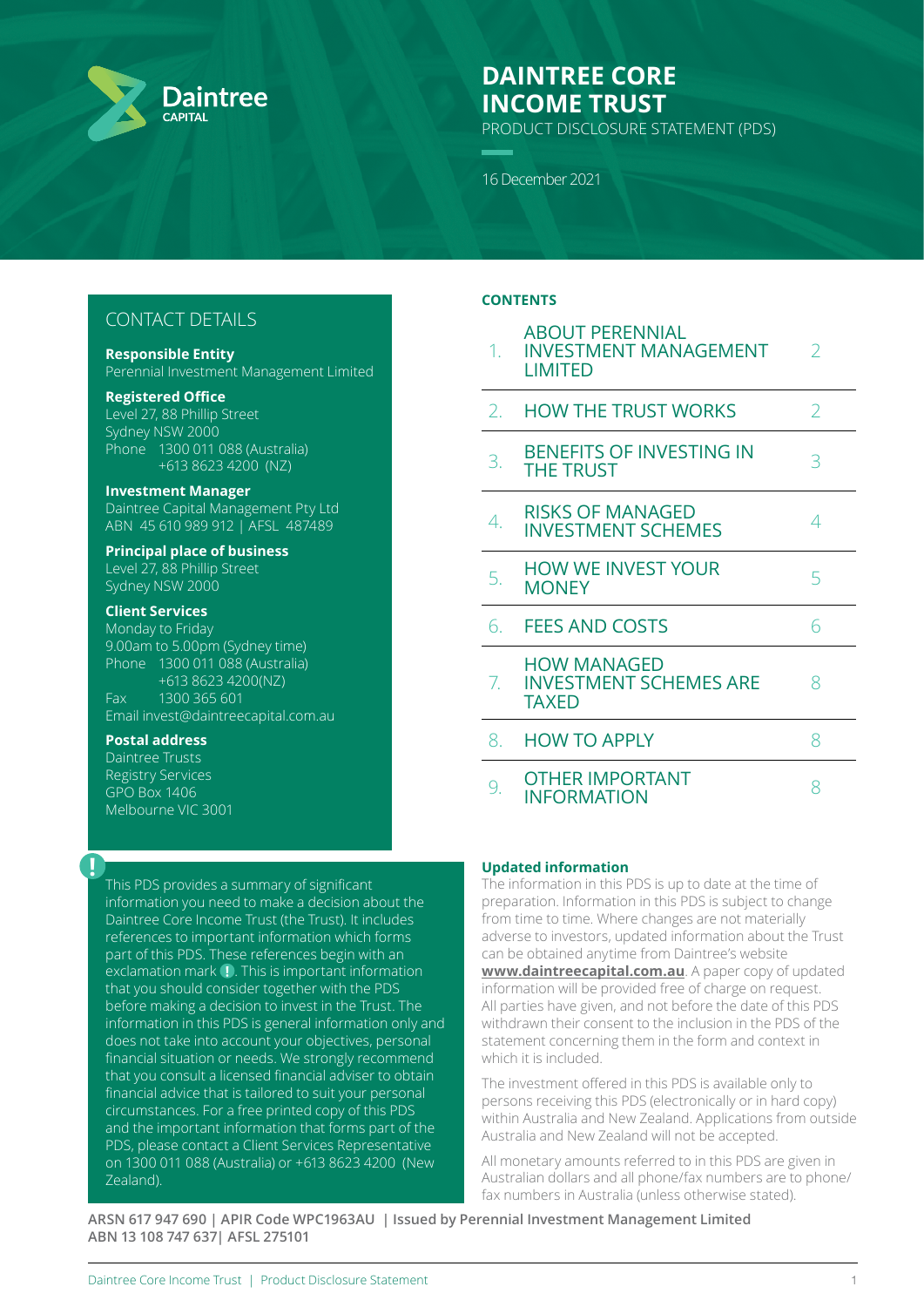# **1.** ABOUT PERENNIAL INVESTMENT MANAGEMENT LIMITED

Perennial Investment Management Limited (PIML) is the responsible entity of the Trust and is responsible for the management and administration of the Trust. PIML is referred to as 'responsible entity', 'we', 'us' and 'our' throughout this document. PIML has appointed Daintree Capital Management Pty Ltd ABN 45 610 989 912, AFSL 487489 (Daintree) to manage the investment assets of the Trust.

Neither PIML nor Daintree guarantees the performance of the Trust or the return of capital or income. Your investment in the Trust is subject to investment risk. This could involve delays in repayment and loss of income or the principal invested.

PIML has appointed National Australia Bank Limited (NAB), ABN 12 004 044 937, as the Custodian of the assets of the Trust. In its capacity as Custodian, NAB's role is limited to holding the assets of the Trust as agent of the responsible entity.

You should read the important information about NAB before making a decision. Go to page 3 - 6 of the Daintree Additional Information Booklet located at **[daintreecapital.](https://daintreecapital.com.au/invest-with-us/) [com.au/invest-with-us/](https://daintreecapital.com.au/invest-with-us/)**. The material relating to Perennial and NAB in the Daintree Additional Information Booklet may change between the time when you read this Statement and the day when you acquire the product.

## **About Daintree Capital**

Daintree is a boutique investment management firm specialising in building fixed income portfolios.

Daintree's core investment philosophy is based on a robust credit culture, a pragmatic investment process and a focus on the core reason why fixed income is a key part of an investment portfolio; namely the preservation of capital and, importantly, protection against downside risk.

Daintree believes that its clients should achieve good results from their fixed income portfolio in most market environments. It builds its portfolios with this as the cornerstone of its investment philosophy.

Risk management is an integral part of Daintree's investment management process and an essential element to achieving the key objectives of income generation, capital protection and strong risk adjusted returns.

# **2.** HOW THE TRUST WORKS

The Trust is a registered managed investment scheme. When you invest in the Trust, your money will be pooled with that of other investors. So that you know what your share of the managed investment scheme is worth, the total value of the assets in the scheme is divided into 'units'. Each class of unit that a unit holder holds in the Trust gives a unit holder a beneficial interest in the Trust as a whole, but not in any particular asset of the Trust. Holding units in the Trust does not give a unit holder the right to participate in the management or operation of the Trust. The Trust has three classes of units: the Australian dollar class (AUD class); the New Zealand dollar class (NZD class); and the Perennial listed class, investing in the same assets as the AUD class and Benchmark. Each unit within a

class is of equal value and identical rights are attached to all units within that class.

We will quote you a price for each class of unit and will keep a record of the number and class of units you have bought. The unit prices are usually calculated each business day. The unit prices will change in response to rises and falls in the market value of assets in the Trust.

You can increase your investment at any time by buying more units in the Trust. Generally, you can decrease your investment by selling, transferring or withdrawing some of your units, although in certain circumstances (such as a freeze or suspension on withdrawals or the Trust becoming illiquid) you may not be able to reduce your investment within the usual period upon request.

When you make an investment in the Trust, units in a class will be allocated to you based on the entry price for the business day your application is effective. When you withdraw,units will be redeemed based on the exit price for the business day on which your withdrawal request is effective.

The entry prices are calculated by taking the net asset value of the class and adding to it an amount which reflects the estimated cost of acquiring assets (subject to PIML's discretion to reduce or waive such costs) and dividing the net figure by the number of units on issue in the class.

The exit price of the class is calculated by taking the net asset valueof the class and subtracting from it an amount which reflects the estimated cost of selling assets (subject to PIML's discretion to reduce or waive such costs) and dividing the net figure by the number of units on issue in the class.

Current unit prices for the Trust are available on Daintree's website **[www.daintreecapital.com.au](http://www.daintreecapital.com.au)** or by contacting a Client Services Representative on 1300 011 088 (or +613 8623 4200 New Zealand) or by emailing invest@ daintreecapital.com.au

The constitution of the Trust allows PIML to exercise discretions (for example, determining transaction costs and rounding) which may affect unit pricing. The unit pricing discretions policy sets out, among other things, the principles that PIML adheres to when exercising these discretions. This policy is available upon request.

#### **Applications and withdrawals**

|                                      | <b>Amount</b> |
|--------------------------------------|---------------|
| Minimum initial investment           | 25,000        |
| Minimum additional investment amount | 5,000         |
| Minimum withdrawal amount            | 5,00          |
| Minimum investment balance           | 25.0          |

1. Or \$200 for investments via a regular direct debit option.

Your initial investment and additional investments may be made by either electronic funds transfer, cheque or Bpay®1 . The Biller Code of the Trust is **269274**. The Biller Code is only available for investors who choose to invest in AUD. Investors who choose to invest in NZD will be able to invest via a separate New Zealand bank account. Additional investments for established regular savings plans may also be made via a direct debit option. If your investment is in AUD you will be allocated units in the AUD class. If your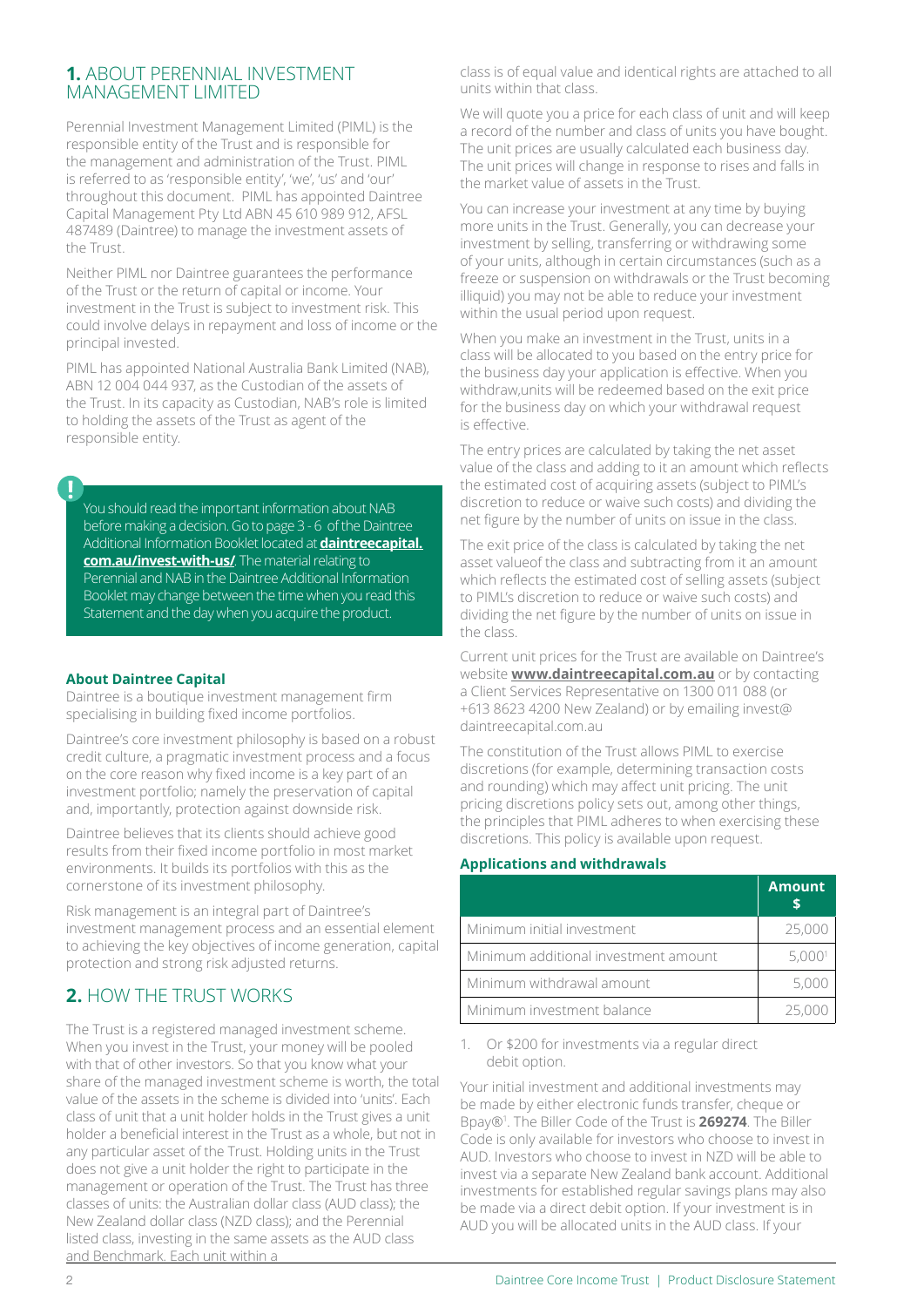investment is in NZD you will be allocated units in the NZD class, unless you request otherwise.

Confirmation of your withdrawal will be sent to you usually within seven business days after your withdrawal request is finalised.

Where a valid application for an initial investment or additional investment via EFT or cheque or a withdrawal request is received before 2pm on a Melbourne business day we will generally process the request using the unit price applying to the close of business that day. Where a valid application for an initial investment or additional investment is received before 2 pm, via Bpay on a Melbourne business day, we will generally process your request using the unit price applying to the following business day.

PIML may, at its discretion accept amounts less than the minimum initial investment amount.

#### **Restrictions on withdrawals**

We will not satisfy a withdrawal request if the Trust becomes illiquid (as defined under the Corporations Act 2001 (Corporations Act)). In certain circumstances we may suspend withdrawals. In some circumstances we may compulsorily redeem your units, for example where the law prohibits you from being an investor in the Trust.

#### **Distributions**

Investing in the Trust means that you may receive regular income (depending on the nature of the underlying investments this may include interest, dividends and realised capital gains) from your investments in the Trust in the form of distributions. However, there may be times when distributions cannot be made, or are lower than expected. Investing in the Trust means that you have the opportunity to have any distributions reinvested without incurring transaction costs.

The net distribution of each class is allocated to unit holders on a per-unit basis according to the number of units held in the relevant class at the end of the distribution period. Distributions are calculated monthly and are generally sent to unit holders within one month of the last day of the distribution period. However, the constitution of the Trust provides for distributions to be paid within a period of two months of the last day of the distribution period (unless an audit is required, in which case distributions may be made as soon as possible after completion of the audit).

You can nominate your preferred distribution method in the Investment Details section of the Daintree application form. If you do not nominate your preferred distribution method, this will be taken to be a direction to reinvest distributions as additional units in the Trust.

Distributions from the AUD class and the Perennial listed class will be in AUD and distributions from the NZD class will be in NZD.

You should read the important information about how the Trust works and we keep you informed before making a decision. Go to page 2 - 3 of the Daintree Additional Information Booklet located at **[daintreecapital.com.au/invest-with-us/](https://daintreecapital.com.au/invest-with-us/)**. The material relating to how the trust works in the Daintree Additional Information Booklet may change between the time when you read this Statement and the day when you acquire the product.

#### **Indirect investors**

Investors and prospective investors may access the Trust indirectly. This PDS has been authorised for use by operators through an Investor Directed Portfolio Service (IDPS) or master trust. Such indirect investors do not acquire the rights of a unitholder of the Trust. Rather, it is the operator or custodian of the IDPS or master trust that acquires those rights. Therefore, indirect investors do not receive income distributions or reports directly from PIML, do not have the right to attend meetings of unit holders and do not have cooling off rights. Indirect investors should not complete the Daintree application form. The rights of indirect investors are set out in the disclosure document for the IDPS or master trust. If you are investing through an IDPS or a master trust, enquiries should be made directly to the IDPS operator or the trustee of the master trust.

# **3.** BENEFITS OF INVESTING IN THE TRUST

The Trust is an actively managed portfolio of fixed income securities that Daintree believes offer investors a good absolute return and strong income characteristics. The significant features and benefits of investing in the Trust include:

#### **Significant features**

The Trust has three classes of units: the Australian dollar class (AUD class); the New Zealand dollar class (NZD class); and the Perennial listed class, investing in the same assets as the AUD class and Benchmark.

#### **Significant benefits**

#### **• Access to investment opportunities**

Investing in the Trust means that your money is pooled with that of other investors. This provides the Trust with the investment buying power not often available to you as an individual investor with smaller amounts to invest. This means you can gain access to investment markets and risk management techniques that would not normally be accessible to individual retail investors.

#### **• Professional management**

Daintree's investment professionals manage the Trust using a disciplined investment approach aimed at delivering returns in excess of the RBA Cash Rate and the RBNZ Cash Rate (the Benchmarks).

#### **• Right to distributions (if any)**

Investing in the Trust means you may receive regular income from your investments in the Trust in the form of distributions. However, there may be times when distributions cannot be made, are lower than expected or are delayed.

#### **• Easy access to your information**

For the latest available information on the Trust, you can visit **[www.daintreecapital.com.au](http://www.daintreecapital.com.au)** or contact a Client Services Representative on 1300 011 088 (+613 8623 4200 New Zealand), email invest@daintreecapital. com.au or speak to your financial adviser.

You should read the important information about how we keep you informed before making a decision. Go to page 3 - 4 of the Daintree Additional Information Booklet located at **[daintreecapital.com.au/invest](https://daintreecapital.com.au/invest-with-us/)[with-us/](https://daintreecapital.com.au/invest-with-us/)**. The material relating to how we keep you informed in the Daintree Additional Information Booklet may change between the time when you read this Statement and the day when you acquire the product.

BPAY is a registered trademark of BPAY Pty Ltd ABN 69 079 137 518.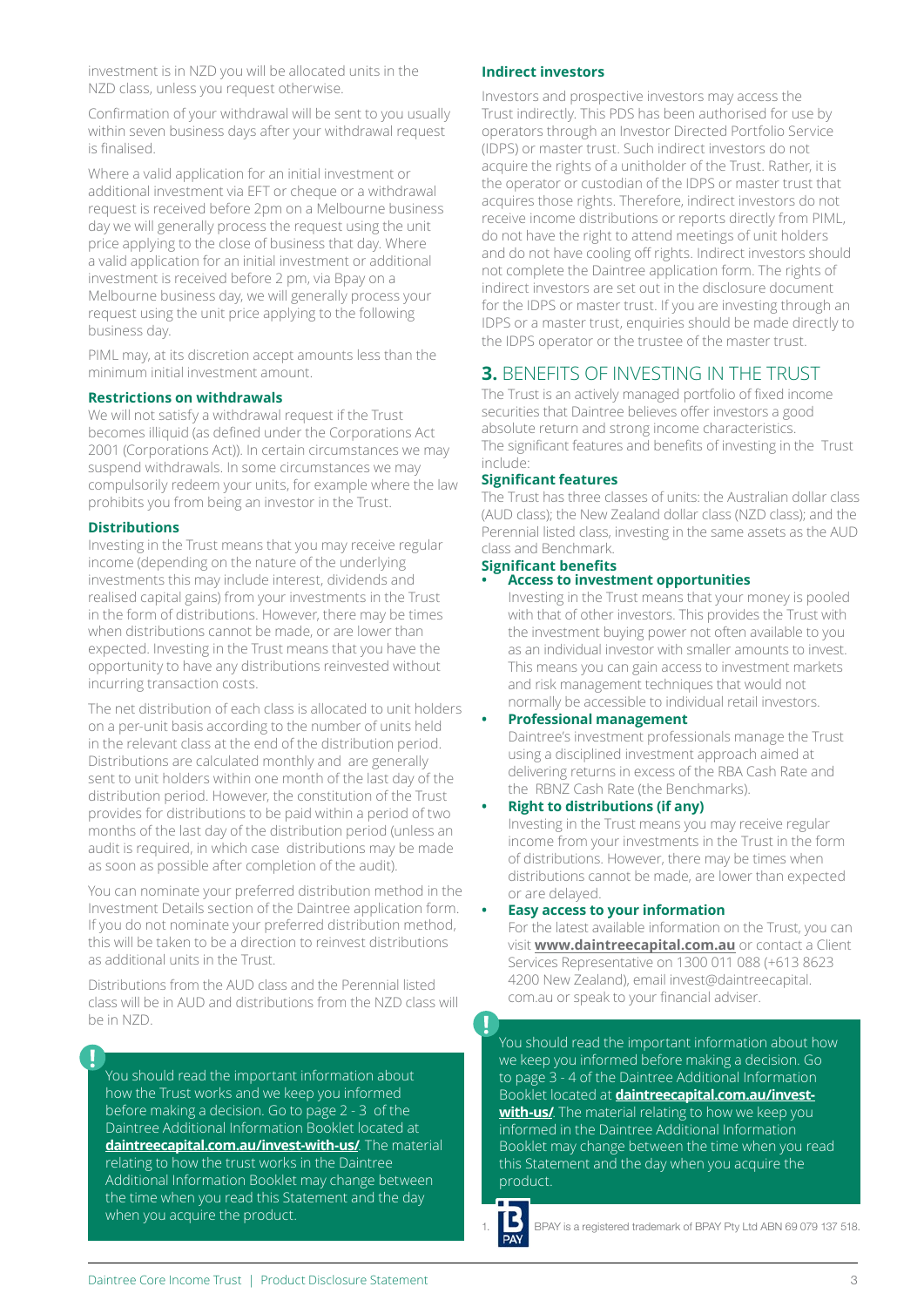# **4.** RISKS OF MANAGED INVESTMENT SCHEMES

All investments carry risk. The likely investment return and the risk of losing money is different for each managed investment scheme as different strategies may carry different levels of risk depending on the portfolio of assets that make up the scheme. Those assets with potentially higher long term returns may also have a higher risk of losing money in the shorter term.

#### **Risks of investing in the Trust**

The significant risks, in no particular order, that may affect the value of your investment and the distributions paid by the Trust include:

### **Market risk**

Unexpected conditions (e.g. economic, technological or political) can have a negative impact on the returns of all investments within a particular market. Daintree's careful analysis of detailed research in combination with diversified holdings, aims to minimise this risk.

### **Concentration risk**

When investments are concentrated in a smaller number of securities than the broader market index, the unit price of the Trust may be more volatile than the Benchmark. The Trust has both security and issuer limits which aims to manage this risk by ensuring satisfactory diversification.

### **Company or Security-specific risk**

A number of factors can adversely affect the value of a specific security in which the Trust invests and therefore impact the Trust. Daintree's careful analysis of detailed research in combination with diversified holdings, aims to minimise this risk.

## **Interest rate risk**

Changes in interest rates can influence the value and returns of investments. Daintree aims to minimise this risk by limiting duration exposure.

## **Credit risk**

A counterparty's failure to meet its contractual obligations could result in a financial loss to the Trust.

Daintree seeks to reduce this risk by ensuring that a diversified portfolio of securities is held in the Trust.

## **Currency risk**

Trusts investing in international markets are exposed to changes in exchange rates. The possibility that foreign currencies may fall in value relative to the Australian dollar or New Zealand dollar can have an adverse impact on investment returns. This risk may be partially or fully offset by hedging using forward exchange contracts or appropriate derivative instruments.

## **Liquidity risk**

If a security can not be bought or sold quickly enough to reduce or minimise a potential loss, the Trust may experience difficulty satisfying commitments associated with financial instruments. The risk management guidelines adopted by Daintree are designed to minimise liquidity risk through applying limits to ensure there is no undue concentration of liquidity risk to a particular counterparty or market.

## **Derivative risk**

Daintree generally uses derivatives to control the various risks associated with investing by modifying the exposure to particular assets, asset classes or currencies. Most commonly, derivatives are used for hedging and investment purposes. Hedging involves establishing offsetting positions in derivative markets to protect the value of the underlying physical assets from anticipated adverse price movements over time. Derivatives are also frequently used as an alternative to investing in physical assets because of their cost and liquidity efficiency. Gains or losses can result from investments in derivatives.

In addition to any risk associated with the underlying asset (or index) for which a derivative is valued, derivative prices are affected by other factors including: market liquidity; interest rates; and counterparty risk. Daintree seeks to mitigate the risks through a range of risk management strategies including the use of limits on positions.

#### **Investment manager risk**

Is the risk that the Trust's investment objective will not be achieved and/or it may underperform the benchmark or may underperform other investment managers in the same asset class. The risk is reduced by the active management of the Trust's assets and PIML monitoring Daintree.

### **Responsible entity risk**

Is the risk that PIML, the responsible entity for the Trust, does not properly discharge its duties in the management of the Trust. We aim to keep responsible entity risk to a minimum by acting in your best interests and ensuring compliance with legislative requirements.

### **Other risks**

Managed investment schemes are also subject to operational risk in that circumstances beyond our control may prevent us from managing the Trust in accordance with its investment strategy. These circumstances may include strikes or industrial disputes, fires, war, civil disturbances, terrorist acts, state emergencies and epidemics.

Risk can be managed but it cannot be completely eliminated. It is important to understand that:

- **•** the value of your investment will go up and down;
- **•** investment returns will vary and future returns may be different from past returns;
- **•** returns are not guaranteed and there is always the chance that you may lose money on any investment you make; and
- **•** laws affecting your investment in a managed investment scheme may change over time.

The appropriate level of risk for you will depend on a range of factors including your age, investment time frame, where other parts of your wealth are invested and your risk tolerance.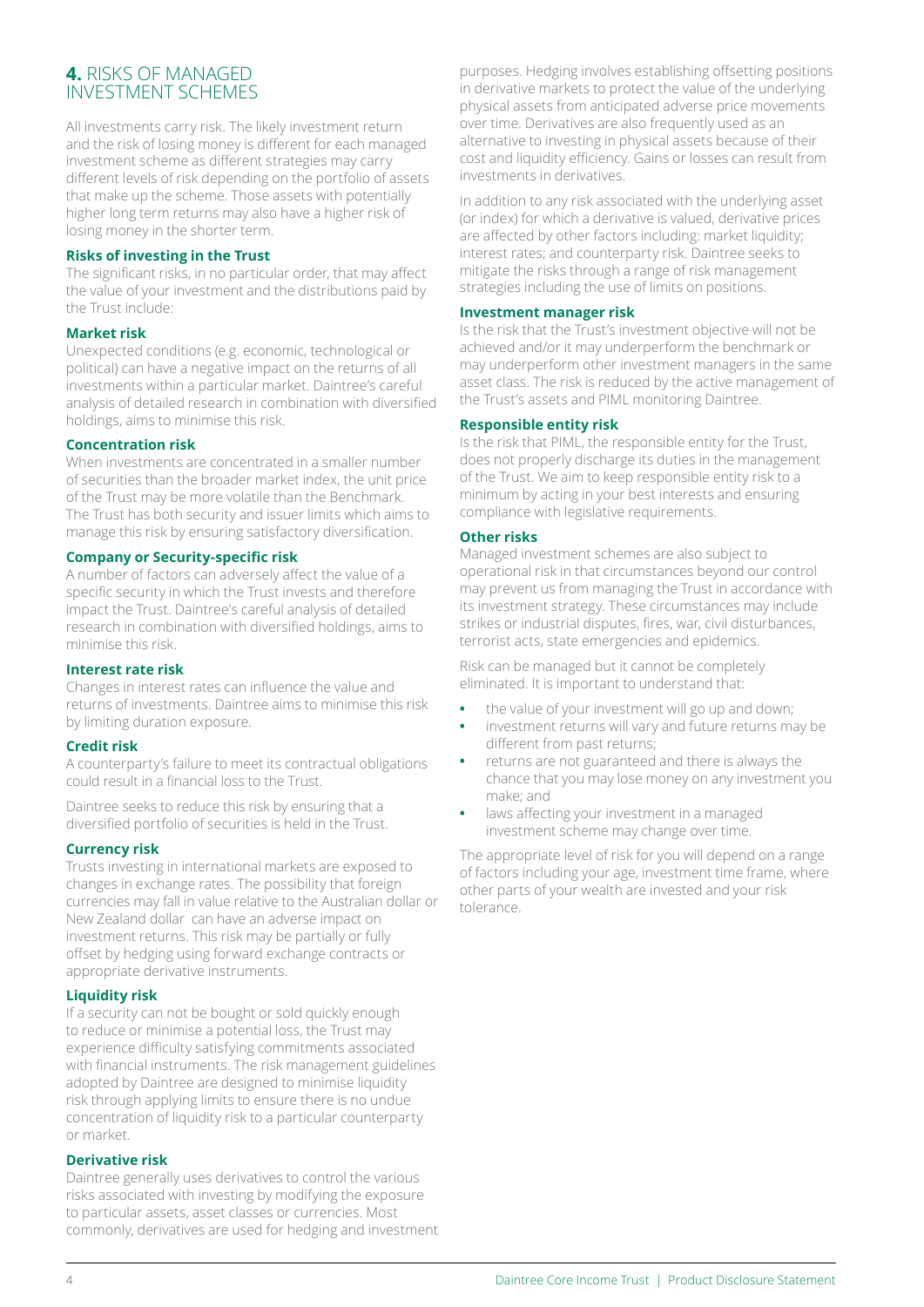# **5.** HOW WE INVEST YOUR MONEY

**WARNING: When it comes to choosing to invest in the Trust, you should consider: the likely investment return; the risk; and, your investment timeframe.**

| Investment return objective                                           | The aim of the Trust is to provide a steady stream of income and capital stability<br>over the medium term, by investing in a diversified portfolio of credit fixed<br>income securities and cash, and to provide a total return (after fees) that exceeds<br>the Benchmark measured throughout a market cycle.                                                                                                                                                                                                                                                                                                                                                                                                                                                                                                                                                                                                                                                       |
|-----------------------------------------------------------------------|-----------------------------------------------------------------------------------------------------------------------------------------------------------------------------------------------------------------------------------------------------------------------------------------------------------------------------------------------------------------------------------------------------------------------------------------------------------------------------------------------------------------------------------------------------------------------------------------------------------------------------------------------------------------------------------------------------------------------------------------------------------------------------------------------------------------------------------------------------------------------------------------------------------------------------------------------------------------------|
| Minimum suggested investment<br>timeframe                             | Three years                                                                                                                                                                                                                                                                                                                                                                                                                                                                                                                                                                                                                                                                                                                                                                                                                                                                                                                                                           |
| <b>Suitable investor profile</b>                                      | The Trust may be suitable for investors with an investment horizon of three<br>years or more, who are seeking a high level of capital security from a well-<br>diversified portfolio of fixed income securities with returns that should exceed<br>those available from cash and other short term investments.                                                                                                                                                                                                                                                                                                                                                                                                                                                                                                                                                                                                                                                        |
|                                                                       | Global Fixed Income securities <sup>1</sup><br>$0 - 100%$                                                                                                                                                                                                                                                                                                                                                                                                                                                                                                                                                                                                                                                                                                                                                                                                                                                                                                             |
| <b>Asset classes and asset</b><br>allocation ranges                   | Cash and cash equivalents<br>0-100%<br>The global fixed income securities asset allocation includes non-<br>investment grade securities and is comprised as follows: Investment grade<br>securities 90-100%; Non-investment grade securities: 0-10%.                                                                                                                                                                                                                                                                                                                                                                                                                                                                                                                                                                                                                                                                                                                  |
| <b>Benchmark</b>                                                      | RBA Cash Rate (AUD class) and RBNZ Cash Rate (NZD class)                                                                                                                                                                                                                                                                                                                                                                                                                                                                                                                                                                                                                                                                                                                                                                                                                                                                                                              |
| <b>Description of Trust</b>                                           | Daintree applies a pragmatic and risk averse approach to managing a portfolio of<br>global fixed income securities. The Trust targets an absolute return (greater than<br>cash) over time, by investing in a diversified portfolio of predominantly global<br>investment grade credit securities which meets Daintree's investment standards.<br>In managing the portfolio, Daintree applies a range of strategies that include<br>duration and yield curve management, (actively managing the maturity profile of<br>the portfolio), sector rotation and individual security selection.<br>Derivatives may be used for investment and risk management purposes, subject<br>to the specific restriction that they cannot be used to gear the portfolio exposure.<br>The Trust invests in non-Australian denominated securities which may be fully or<br>partially hedged back to the Australian Dollar (for the AUD class units) or NZD (for<br>the NZD class units). |
| <b>Risk level</b>                                                     | Low to medium risk of short-term capital loss compared to other investment<br>types in return for potentially delivering higher investment returns over the<br>minimum suggested timeframe.                                                                                                                                                                                                                                                                                                                                                                                                                                                                                                                                                                                                                                                                                                                                                                           |
| <b>Trust performance</b>                                              | For up to date performance, unit prices and commentaries, please visit<br>www.daintreecapital.com.au.                                                                                                                                                                                                                                                                                                                                                                                                                                                                                                                                                                                                                                                                                                                                                                                                                                                                 |
| <b>Distribution frequency</b>                                         | Monthly                                                                                                                                                                                                                                                                                                                                                                                                                                                                                                                                                                                                                                                                                                                                                                                                                                                                                                                                                               |
| Labour standards, environmental,<br>social and ethical considerations | Daintree takes labour standards, environmental, social and ethical considerations<br>into account when selecting, retaining or realising investments. Generally<br>speaking, Daintree does not have a predetermined view on which environmental,<br>social and corporate governance (ESG) standards to apply or a fixed methodology<br>or weightings for taking ESG standards into account when selecting, retaining and<br>realising investments of the Trust. For further information, please visit the<br>Daintree's website www.daintreecapital.com.au.                                                                                                                                                                                                                                                                                                                                                                                                           |
| <b>Changes to Trust details</b>                                       | We have the right to close or terminate the Trust and make changes to the Trust<br>including the investment return objective, the benchmark, asset classes and<br>asset allocation ranges and currency strategy (if any), without prior notice in<br>some cases. We will inform investors of any material change to the Trust's details<br>via Daintree's website <b>www.daintreecapital.com.au</b> , or as otherwise required<br>by law.                                                                                                                                                                                                                                                                                                                                                                                                                                                                                                                             |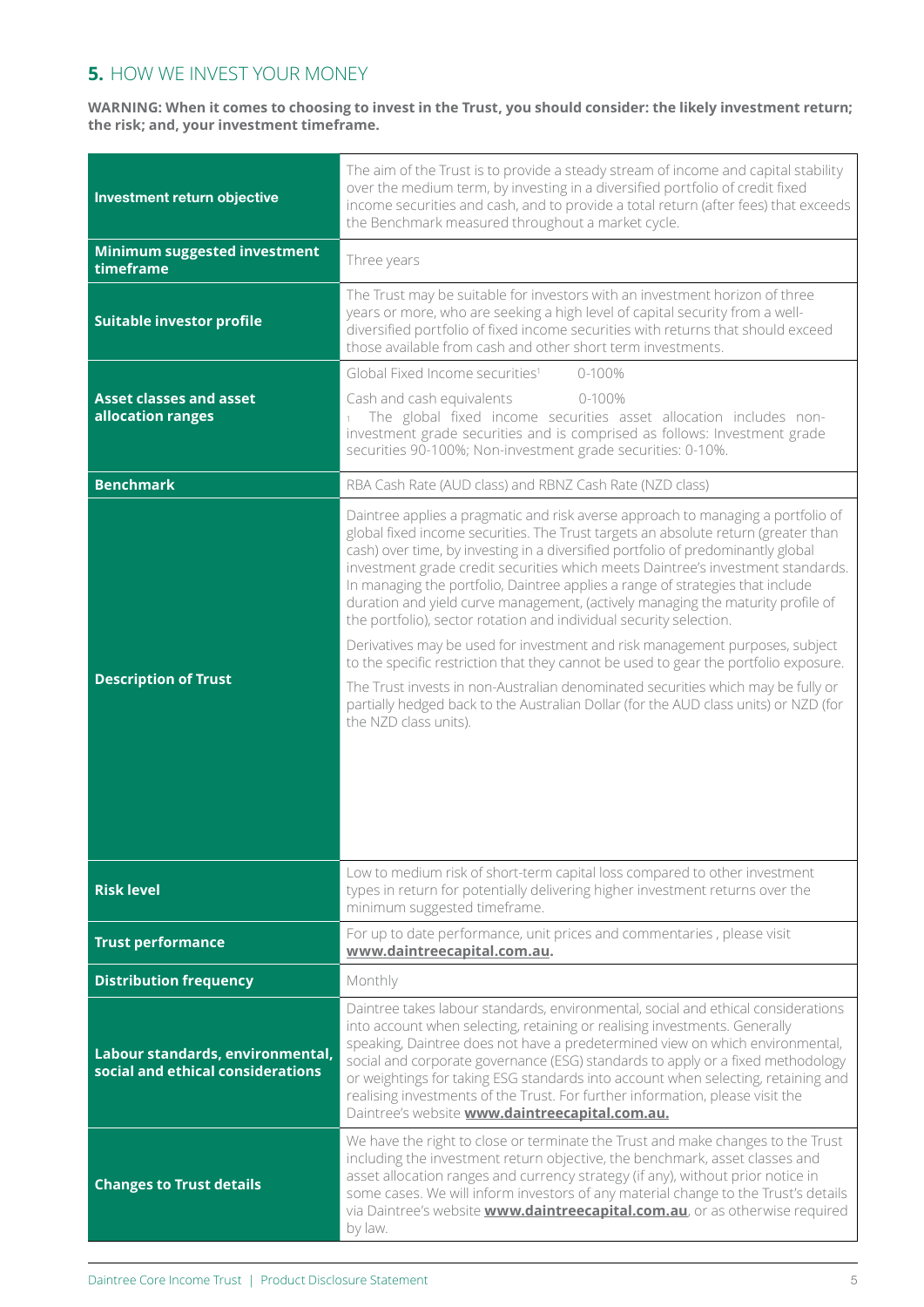# **6.** FEES AND COSTS

| Did you<br>know?           | Small differences in both investment<br>performance and fees and costs can have<br>a substantial impact on your long term<br>returns.                                                                                                                                                            |
|----------------------------|--------------------------------------------------------------------------------------------------------------------------------------------------------------------------------------------------------------------------------------------------------------------------------------------------|
|                            | For example, total annual fees and costs<br>of 2% of your investment balance rather<br>than 1% could reduce your final return<br>by up to 20% over a 30 year period (for<br>example, reduce it from \$100,000 to<br>\$80,000).                                                                   |
|                            | You should consider whether features<br>such as superior investment performance<br>or the provision of better member<br>services justify higher fees and costs.                                                                                                                                  |
|                            | You may be able to negotiate to<br>pay lower contribution fees and<br>management costs where applicable.<br>Ask the Trust or your financial<br>adviser.                                                                                                                                          |
| <b>To find out</b><br>more | If you would like to find out more, or see<br>the impact of the fees based on your own<br>circumstances, the Australian Securities<br>and Investments Commission (ASIC)<br>website (www.moneysmart.gov.au) has a<br>managed funds fee calculator to help you<br>check out different fee options. |

### **You can use the ASIC calculator to calculate the effect of fees and costs on your account balances.**

This section provides summary information about the main fees and costs that you may be charged for the Trust. The fees are the same for the AUD and NZD classes of units. There are no fees for the Perennial listed class. The fees and costs charged by the Trust may be deducted from your account, from the returns on your investment or from the Trust assets as a whole. You should read all of the information about fees and costs because it is important to understand their impact on your investment. The information in the template can be used to compare costs between different simple managed investment schemes. For information on tax, please see section 7 of this PDS.

| <b>Type of fee or cost</b>                         | <b>Amount</b>                                                                                                                                                 |
|----------------------------------------------------|---------------------------------------------------------------------------------------------------------------------------------------------------------------|
| Fees when your money moves in or out of the Trust  |                                                                                                                                                               |
| Establishment fee                                  | Nil                                                                                                                                                           |
| Contribution fee                                   | Nil                                                                                                                                                           |
| Withdrawal fee                                     | Nil                                                                                                                                                           |
| Exit fee                                           | Nil                                                                                                                                                           |
| <b>Management costs</b>                            |                                                                                                                                                               |
| The fees and costs for<br>managing your investment | At the date of this PDS,<br>management costs<br>consist of the following<br>components:<br>$0.50\%$ p.a. <sup>1,2,4</sup><br>Indirect costs: Nil <sup>3</sup> |

- 1. This fee includes the investment management fee and expense recoveries (excluding any unusual or non-recurrent expenses). This amount is deducted from the Trust's assets.
- 2. This fee may be negotiable with wholesale clients.
- 3. The indirect costs figure is calculated with reference to the relevant costs incurred during the financial year ending 30 June 2021 and is based on no unusual or non-recurrent expenses being incurred.
- 4. The Perennial listed class will not be charged a fee.

The fees are inclusive of the Goods and Services Tax (GST) and take into account any expected Reduced Input Tax Credits (RITCs). Where fees have been quoted to two decimal places, the actual fee may have been rounded up

### **Additional Information on fees and costs Investment management fee**

The investment management fee of 0.50% p.a. of the net asset value of the Trust is payable to PIML for overseeing the management and administration of the Trust. Out of this fee PIML pays a portion to Daintree for managing the assets of the Trust. The investment management fee is accrued daily and is paid from the Trust monthly in arrears.

## **Indirect costs**

Indirect costs are an estimate of the costs incurred in managing the Trust's assets which directly or indirectly reduce the return on the Trust. We are entitled to recover expenses incurred in the proper performance of our duties in respect of the Trust. These normal expenses (such as custody charges, administration and accounting costs, registry fees, audit fees and tax fees) are paid out of the investment management fee, at no additional charge to you. However, if unusual or non-recurrent expenses are incurred, such as the expenses incurred in holding a unitholder meeting, we reserve the right to deduct these expenses from the Trust's assets. The amount included in the table of fees and costs is calculated with reference to the relevant costs incurred during the financial year ending 30 June 2021 and is based on no unusual or non-recurrent expenses being incurred. However, indirect costs for the current financial year and for future years may differ. These indirect costs reduce the return on your investment. Indirect costs do not include transaction costs (see 'Transactional and Operational Costs' section below).

[Updated information on indirect](http://www.daintreecapital.com.au) costs will be available from **www.daintreecapital.com.au**.

## **Transactional and Operational Costs**

In managing the assets of the Trust, transaction costs such as brokerage, settlement, clearing, stamp duty, and the difference between the actual price paid or received for acquiring or disposing of an asset and its actual value at that time may be incurred by the Trust. These costs are generally incurred as a result of applications or redemptions from the Trust or when the Trust sells or buys assets as part of its day to day trading activities.

## **Buy/sell spread**

Transactional costs which arise as a result of applications and redemptions will be recovered from the applicants and redeeming unitholders in the form of a 'buy spread' and a 'sell spread'. The buy/sell spreads are an additional cost to you when transacting but, as they are included in the unit price, they are not charged to you separately. The buy/sell spread is the difference between the entry price and the exit price of the units in the Trust. Buy/sell spreads are not retained by us but rather paid to the Trust to ensure that other unit holders are not disadvantaged by the trading activity arising from applications or redemptions. As at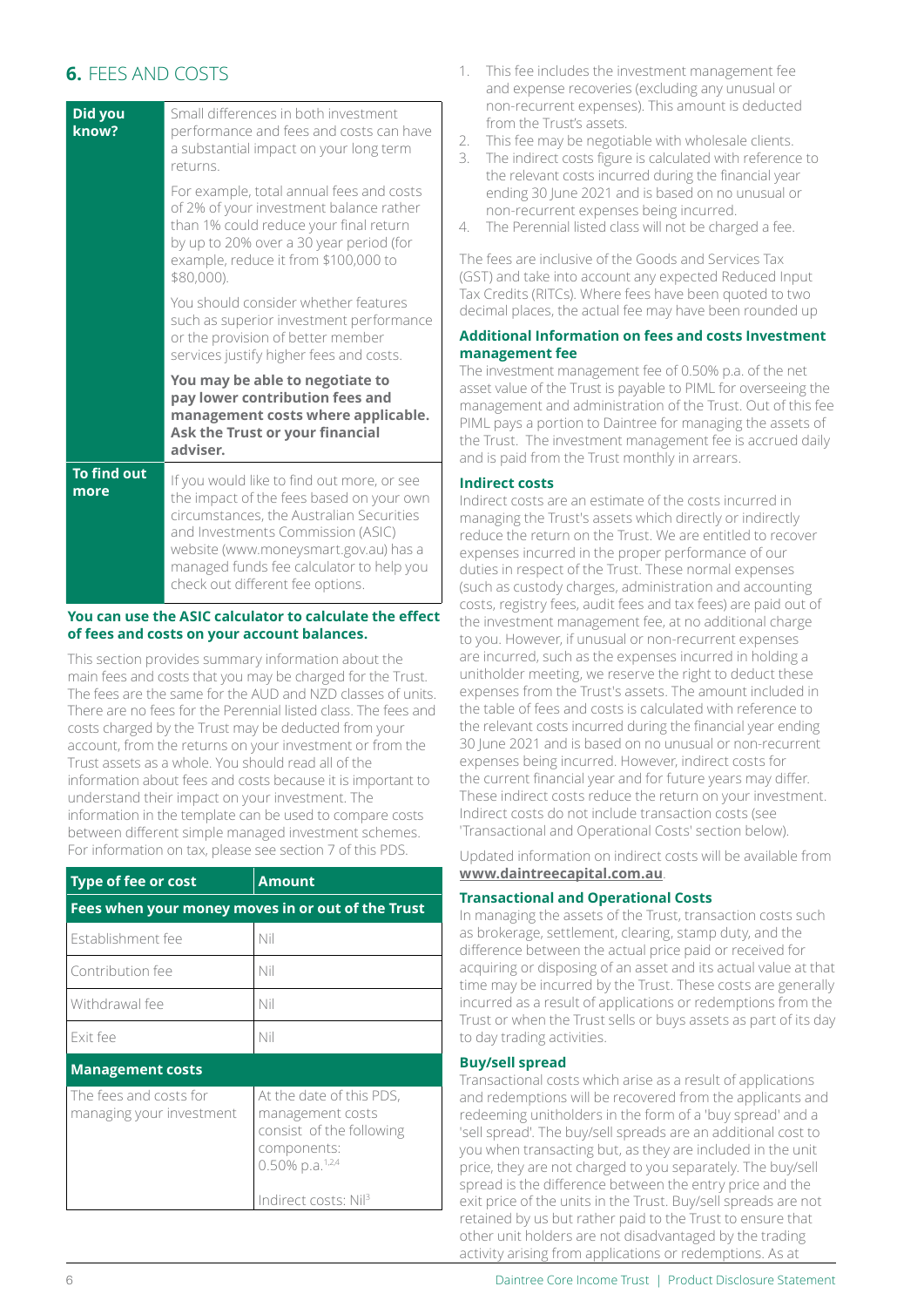the date of this PDS, the estimated buy/sell spread added on buying or deducted on selling is 0.05%. The following example is based on an application or redemption of \$25,000 in or from the Trust.

|             | <b>Buy/Sell spread   Cost</b> |         |
|-------------|-------------------------------|---------|
| Application | 0.05%                         | \$12.50 |
| Redemption  | 0.05%                         | \$12.50 |

From time to time, we may vary the buy/sell spread and we will not ordinarily provide prior notice. Any revised spread will be applied uniformly to transacting investors while that spread applies.

Updated information on the buy/sell spread will be available from **[www.daintreecapital.com.au](http://www.daintreecapital.com.au)**.

#### **Other transactional costs**

The total transaction costs for the Trust for the financial year ending 30 June 2021 were 0.11% of the net asset value of the Trust for the year, of which 0.03% was recouped via the buy/sell spread when applications and redemptions took place.

The difference of 0.08% reflects the day-to-day trading costs and is factored into the net investment return of the Trust. These costs may vary in future. If an investor had a balance of \$100,000 through the year, their investment would be impacted by \$80 for the year.

No operational expenses will be charged to the Trust.

#### **Adviser Fees**

You may pay additional fees to a financial adviser if you consult a financial adviser. You should refer to your Statement of Advice for any fee details. PIML does not pay fees to financial advisers.

#### **Can the fees change?**

We have the right to increase the fees or to charge fees not currently levied up to the maximum limits set out in the constitution without your consent. If we choose to exercise this right, we will provide you with 30 days prior written notice.

#### **Example of annual fees and costs for the Trust**

This table gives an example of how the fees and costs for the Trust can affect your investment over a one year period. You should use this table to compare this product with other managed investment products.

#### **Example**

| <b>Daintree Core Income Trust</b>                                                                                           |                                                   | Balance of \$50,000 with total contributions of \$5,000 during<br>the year.                                                                                                      |
|-----------------------------------------------------------------------------------------------------------------------------|---------------------------------------------------|----------------------------------------------------------------------------------------------------------------------------------------------------------------------------------|
| Contribution fees                                                                                                           | Nil                                               | For every additional \$5,000 you put in, you will be charged \$0.                                                                                                                |
| <b>PLUS</b> management costs<br>comprising:<br><b>Investment Management Fee</b><br><b>Indirect Costs</b><br>Performance fee | $0.50\%$ p.a.<br>$0.50\%$ p.a<br>0% p.a<br>0% p.a | AND for every \$50,000 you have in the Trust you will be charged<br>\$250 <sup>1,</sup> each year.                                                                               |
| <b>EQUALS</b> cost of Trust                                                                                                 |                                                   | If you had an investment of \$50,000 at the beginning of the year and<br>you invested an additional \$5,000 during the year, you will be charged<br>a fee of \$250 <sup>2,</sup> |
|                                                                                                                             |                                                   | What it costs you will depend on the fees you negotiate with<br>your fund (being PIML) or financial adviser.                                                                     |

1. Additional fees may apply. Please note this example doesn't capture all the fees and costs that may apply to you, such as the buy/sell spread. The example assumes no indirect costs are payable as the responsible entity did not incur any indirect costs in the previous financial year.

- 2. The example assumes management costs are calculated on a balance of \$50,000 with the \$5,000 contribution occurring at the end of the first year. Therefore management costs are calculated using the \$50,000 balance only.
- 

You should read the important information about fees and costs before making a decision. Go to page 5 of the Daintree Additional Information Booklet located at **[daintreecapital.com.au/invest-with-us/](https://daintreecapital.com.au/invest-with-us/)**. The material relating to fees and costs in the Daintree Additional Information Booklet may change between the time when you read this Statement and the day when you acquire the product.